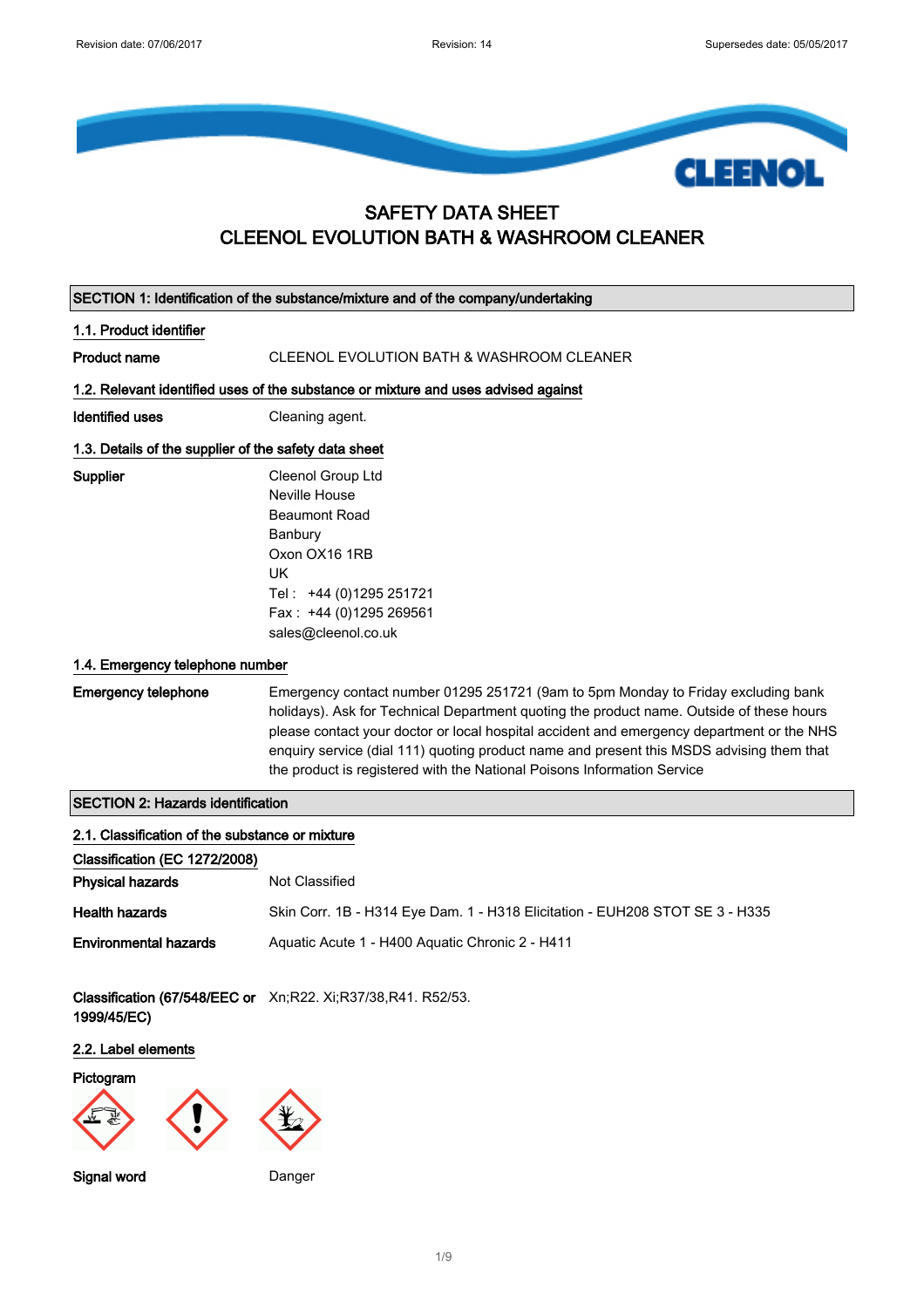$\overline{\phantom{0}}$ 

| <b>Hazard statements</b>                                 | H314 Causes severe skin burns and eye damage.<br>H335 May cause respiratory irritation.<br>H400 Very toxic to aquatic life.<br>H411 Toxic to aquatic life with long lasting effects.<br>EUH208 Contains d-LIMONENE. May produce an allergic reaction.                                                                                                                                                                                                                                                                                                                                                                                                                                                                                                                                 |
|----------------------------------------------------------|---------------------------------------------------------------------------------------------------------------------------------------------------------------------------------------------------------------------------------------------------------------------------------------------------------------------------------------------------------------------------------------------------------------------------------------------------------------------------------------------------------------------------------------------------------------------------------------------------------------------------------------------------------------------------------------------------------------------------------------------------------------------------------------|
| <b>Precautionary statements</b>                          | P264 Wash contaminated skin thoroughly after handling.<br>P280 Wear protective gloves.<br>P280 Wear eye protection.<br>P301+P330+P331 IF SWALLOWED: Rinse mouth. Do NOT induce vomiting.<br>P303+P361+P353 IF ON SKIN (or hair): Take off immediately all contaminated clothing.<br>Rinse skin with water/ shower.<br>P304+P340 IF INHALED: Remove person to fresh air and keep comfortable for breathing.<br>P305+P351+P338 IF IN EYES: Rinse cautiously with water for several minutes. Remove<br>contact lenses, if present and easy to do. Continue rinsing.<br>P310 Immediately call a POISON CENTER/ doctor.<br>P312 Call a POISON CENTER/ doctor if you feel unwell.<br>P391 Collect spillage.<br>P501 Dispose of contents/ container in accordance with national regulations. |
| Contains                                                 | CITRIC ACID, FATTY ALCOHOL ETHOXYLATE, BENZALKONIUM CHLORIDE                                                                                                                                                                                                                                                                                                                                                                                                                                                                                                                                                                                                                                                                                                                          |
| Supplementary precautionary<br>statements                | P271 Use only outdoors or in a well-ventilated area.<br>P273 Avoid release to the environment.<br>P321 Specific treatment (see medical advice on this label).<br>P363 Wash contaminated clothing before reuse.<br>P403+P233 Store in a well-ventilated place. Keep container tightly closed.<br>P405 Store locked up.                                                                                                                                                                                                                                                                                                                                                                                                                                                                 |
| 2.3. Other hazards                                       |                                                                                                                                                                                                                                                                                                                                                                                                                                                                                                                                                                                                                                                                                                                                                                                       |
| <b>Other Hazards</b>                                     | None                                                                                                                                                                                                                                                                                                                                                                                                                                                                                                                                                                                                                                                                                                                                                                                  |
| <b>SECTION 3: Composition/information on ingredients</b> |                                                                                                                                                                                                                                                                                                                                                                                                                                                                                                                                                                                                                                                                                                                                                                                       |
| 3.2. Mixtures                                            |                                                                                                                                                                                                                                                                                                                                                                                                                                                                                                                                                                                                                                                                                                                                                                                       |

| <b>CITRIC ACID</b>                                         |                      |                                                  | 10-30% |
|------------------------------------------------------------|----------------------|--------------------------------------------------|--------|
| CAS number: 77-92-9                                        | EC number: 201-069-1 | REACH registration number:<br>01211945702642XXXX |        |
| <b>Classification</b><br>Skin Irrit. 2 - H315              | Xi:R36/37/38.        | Classification (67/548/EEC or 1999/45/EC)        |        |
| Eye Irrit. 2 - H319<br>STOT SE 3 - H335                    |                      |                                                  |        |
| <b>FATTY ALCOHOL ETHOXYLATE</b>                            |                      |                                                  | 10-30% |
| CAS number: 160901-19-9                                    |                      |                                                  |        |
| Classification<br>Acute Tox. 4 - H302<br>Eye Dam. 1 - H318 | Xn:R22. Xi:R41.      | Classification (67/548/EEC or 1999/45/EC)        |        |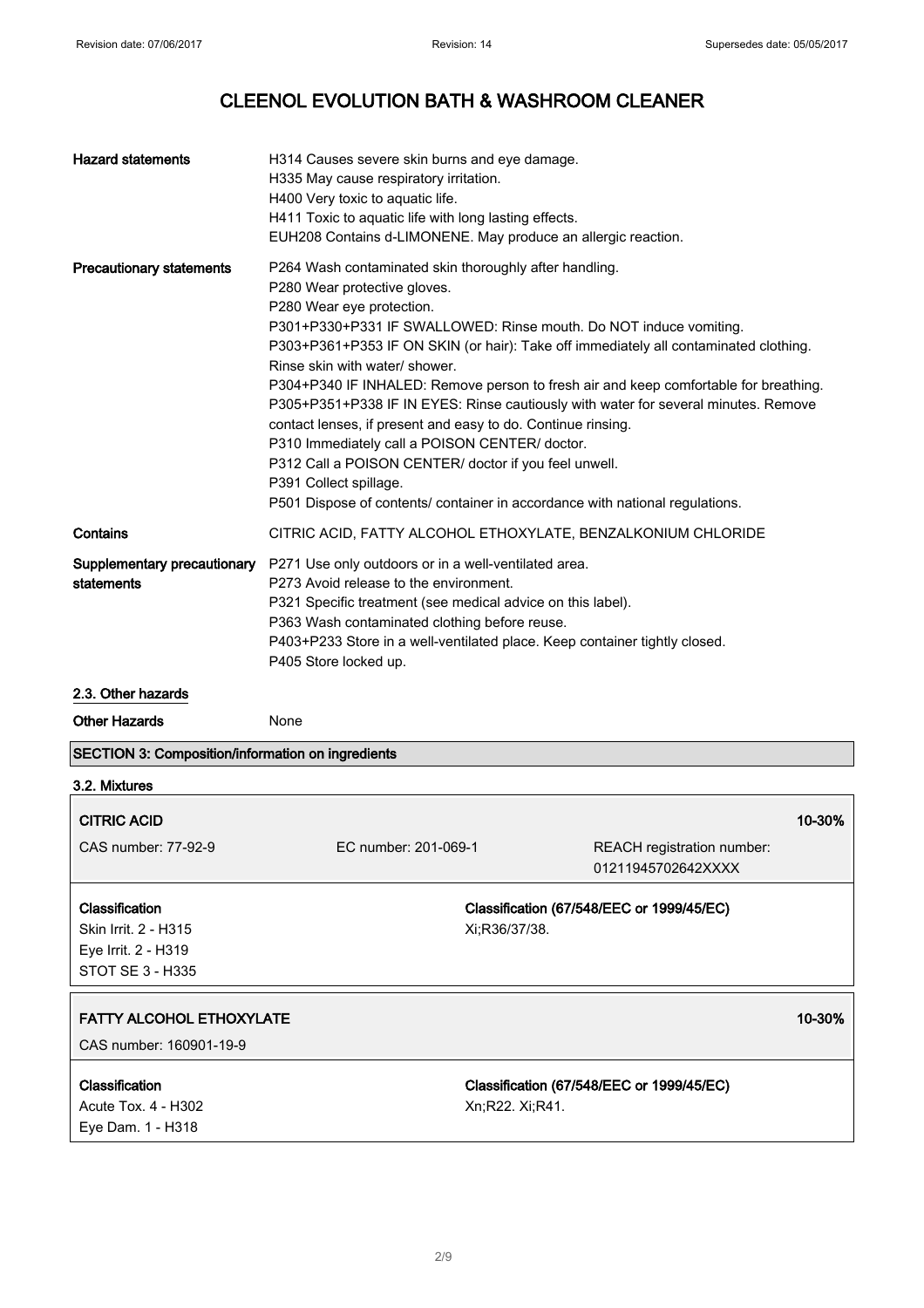| <b>BENZALKONIUM CHLORIDE</b><br>CAS number: 68424-85-1                                                                                                          |                                                                                    | 5-10% |
|-----------------------------------------------------------------------------------------------------------------------------------------------------------------|------------------------------------------------------------------------------------|-------|
| M factor (Acute) = $10$                                                                                                                                         | M factor (Chronic) = $1$                                                           |       |
| Classification<br>Met. Corr. 1 - H290<br>Acute Tox. 4 - H312<br>Skin Corr. 1B - H314<br>Eye Dam. 1 - H318<br>Aquatic Acute 1 - H400<br>Aquatic Chronic 1 - H410 | Classification (67/548/EEC or 1999/45/EC)<br>Xn;R21/22. C;R34. N;R50.              |       |
| d-LIMONENE                                                                                                                                                      |                                                                                    | 1%    |
| CAS number: 5989-27-5                                                                                                                                           | EC number: 227-813-5                                                               |       |
| M factor (Acute) = $1$                                                                                                                                          | M factor (Chronic) = $1$                                                           |       |
| Classification<br>Flam. Liq. 3 - H226<br>Skin Irrit. 2 - H315<br><b>Skin Sens. 1 - H317</b><br>Aquatic Acute 1 - H400<br>Aquatic Chronic 1 - H410               | Classification (67/548/EEC or 1999/45/EC)<br>R10 R43 Xi; R38 N; R50/53             |       |
| <b>CITRAL</b>                                                                                                                                                   |                                                                                    | 1%    |
| CAS number: 5392-40-5                                                                                                                                           | EC number: 226-394-6                                                               |       |
| Classification<br>Skin Irrit. 2 - H315<br>Skin Sens. 1 - H317                                                                                                   | Classification (67/548/EEC or 1999/45/EC)<br>R43 Xi;R38                            |       |
| <b>BRONOPOL (INN)</b>                                                                                                                                           |                                                                                    | 1%    |
| CAS number: 52-51-7                                                                                                                                             | EC number: 200-143-0                                                               |       |
| M factor (Acute) = $10$                                                                                                                                         |                                                                                    |       |
| Classification<br>Acute Tox. 4 - H302<br><b>Acute Tox. 4 - H312</b><br>Skin Irrit. 2 - H315<br>Eye Dam. 1 - H318<br>STOT SE 3 - H335<br>Aquatic Acute 1 - H400  | Classification (67/548/EEC or 1999/45/EC)<br>Xn;R21/22 Xi;R37/38,R41 N;R50         |       |
|                                                                                                                                                                 | The Full Text for all R-Phrases and Hazard Statements are Displayed in Section 16. |       |

SECTION 4: First aid measures

#### 4.1. Description of first aid measures

Inhalation Move affected person to fresh air at once. Rinse nose and mouth with water. Get medical attention if any discomfort continues.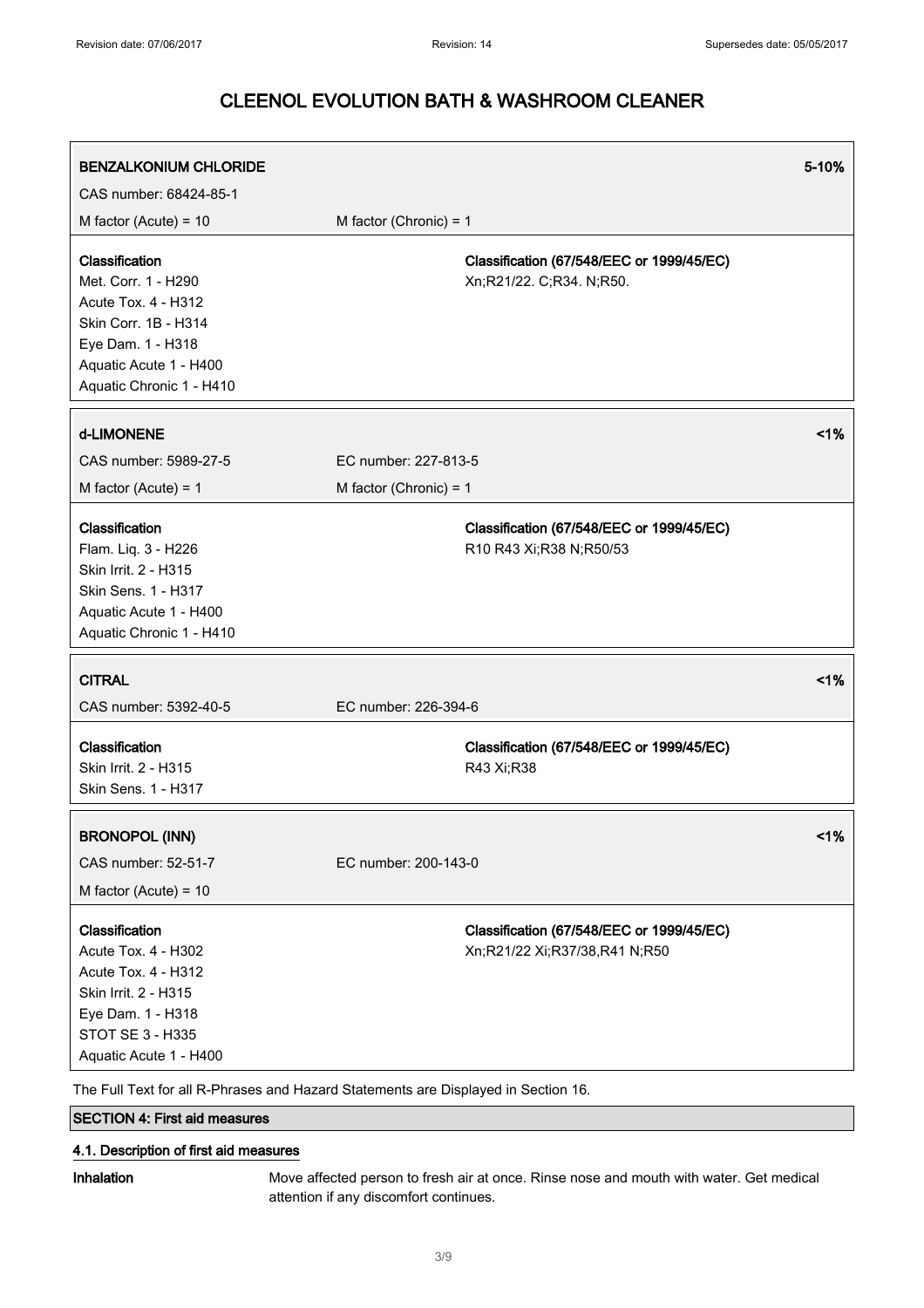| Ingestion                                                  | Never give anything by mouth to an unconscious person. Do not induce vomiting. Rinse<br>mouth thoroughly with water. Get medical attention if any discomfort continues.                                                           |  |
|------------------------------------------------------------|-----------------------------------------------------------------------------------------------------------------------------------------------------------------------------------------------------------------------------------|--|
| Skin contact                                               | Remove affected person from source of contamination. Remove contaminated clothing. Wash<br>skin thoroughly with soap and water. Get medical attention if irritation persists after washing.                                       |  |
| Eye contact                                                | Remove affected person from source of contamination. Remove any contact lenses and open<br>eyelids wide apart. Continue to rinse for at least 15 minutes. Get medical attention<br>immediately. Continue to rinse.                |  |
|                                                            | 4.2. Most important symptoms and effects, both acute and delayed                                                                                                                                                                  |  |
| Inhalation                                                 | May be harmful if inhaled.                                                                                                                                                                                                        |  |
| Ingestion                                                  | May be harmful if swallowed.                                                                                                                                                                                                      |  |
| <b>Skin contact</b>                                        | May be harmful in contact with skin.                                                                                                                                                                                              |  |
| Eye contact                                                | May cause serious eye damage.                                                                                                                                                                                                     |  |
|                                                            | 4.3. Indication of any immediate medical attention and special treatment needed                                                                                                                                                   |  |
| <b>Specific treatments</b>                                 | Seek medical attention if irritation or symptoms persist. Symptomatic treatment                                                                                                                                                   |  |
| <b>SECTION 5: Firefighting measures</b>                    |                                                                                                                                                                                                                                   |  |
| 5.1. Extinguishing media                                   |                                                                                                                                                                                                                                   |  |
| Suitable extinguishing media                               | The product is not flammable. Use fire-extinguishing media suitable for the surrounding fire.                                                                                                                                     |  |
| 5.2. Special hazards arising from the substance or mixture |                                                                                                                                                                                                                                   |  |
| Specific hazards                                           | Burning may produce irritating, toxic and obnoxious fumes.<br>Oxides of Carbon, Nitrogen and Sulphur.                                                                                                                             |  |
| 5.3. Advice for firefighters                               |                                                                                                                                                                                                                                   |  |
| Special protective equipment<br>for firefighters           | Wear positive-pressure self-contained breathing apparatus (SCBA) and appropriate protective<br>clothing.                                                                                                                          |  |
| <b>SECTION 6: Accidental release measures</b>              |                                                                                                                                                                                                                                   |  |
|                                                            | 6.1. Personal precautions, protective equipment and emergency procedures                                                                                                                                                          |  |
| <b>Personal precautions</b>                                | Wear protective clothing as described in Section 8 of this safety data sheet.                                                                                                                                                     |  |
| 6.2. Environmental precautions                             |                                                                                                                                                                                                                                   |  |
| <b>Environmental precautions</b>                           | Avoid or minimise the creation of any environmental contamination.                                                                                                                                                                |  |
| 6.3. Methods and material for containment and cleaning up  |                                                                                                                                                                                                                                   |  |
| Methods for cleaning up                                    | Stop leak if possible without risk. Absorb in vermiculite, dry sand or earth and place into<br>containers. Flush contaminated area with plenty of water. Avoid the spillage or runoff entering<br>drains, sewers or watercourses. |  |
| 6.4. Reference to other sections                           |                                                                                                                                                                                                                                   |  |
| Reference to other sections                                | See section 3,8 & 13 for further information                                                                                                                                                                                      |  |
| <b>SECTION 7: Handling and storage</b>                     |                                                                                                                                                                                                                                   |  |
| 7.1. Precautions for safe handling                         |                                                                                                                                                                                                                                   |  |
| <b>Usage precautions</b>                                   | Avoid spilling. Avoid contact with skin and eyes.                                                                                                                                                                                 |  |

#### 7.2. Conditions for safe storage, including any incompatibilities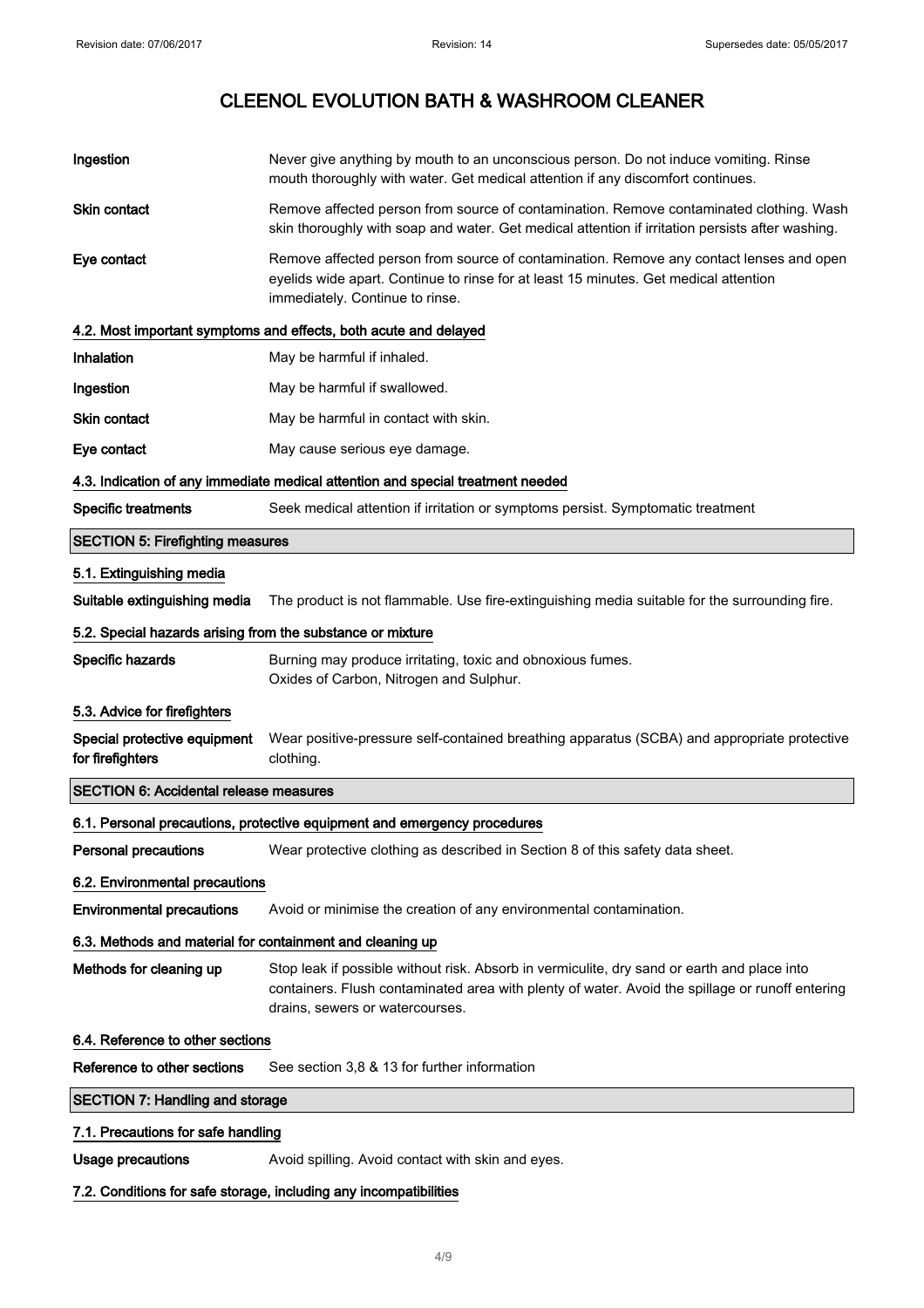| <b>Storage precautions</b>                                                                                                | Store in tightly-closed, original container in a dry, cool and well-ventilated place. Keep only in<br>the original container.                                                                                                                                                                                      |
|---------------------------------------------------------------------------------------------------------------------------|--------------------------------------------------------------------------------------------------------------------------------------------------------------------------------------------------------------------------------------------------------------------------------------------------------------------|
| Storage class                                                                                                             | Chemical storage.                                                                                                                                                                                                                                                                                                  |
| 7.3. Specific end use(s)                                                                                                  |                                                                                                                                                                                                                                                                                                                    |
| Specific end use(s)                                                                                                       | The identified uses for this product are detailed in Section 1.2.                                                                                                                                                                                                                                                  |
| SHELF LIFE OF DILUTION<br><b>12 MONTHS</b>                                                                                |                                                                                                                                                                                                                                                                                                                    |
| <b>SECTION 8: Exposure Controls/personal protection</b>                                                                   |                                                                                                                                                                                                                                                                                                                    |
| 8.1. Control parameters                                                                                                   |                                                                                                                                                                                                                                                                                                                    |
| Occupational exposure limits<br><b>CITRIC ACID</b>                                                                        |                                                                                                                                                                                                                                                                                                                    |
| Long-term exposure limit (8-hour TWA): 4 mg/m <sup>3</sup><br>Short-term exposure limit (15-minute): 10 mg/m <sup>3</sup> |                                                                                                                                                                                                                                                                                                                    |
| Ingredient comments                                                                                                       | WEL = Workplace Exposure Limits                                                                                                                                                                                                                                                                                    |
|                                                                                                                           | <b>CITRIC ACID (CAS: 77-92-9)</b>                                                                                                                                                                                                                                                                                  |
|                                                                                                                           |                                                                                                                                                                                                                                                                                                                    |
| Ingredient comments                                                                                                       | WEL = Workplace Exposure Limits                                                                                                                                                                                                                                                                                    |
| 8.2. Exposure controls<br>Protective equipment                                                                            |                                                                                                                                                                                                                                                                                                                    |
|                                                                                                                           |                                                                                                                                                                                                                                                                                                                    |
| Appropriate engineering<br>controls                                                                                       | Not relevant.                                                                                                                                                                                                                                                                                                      |
| Eye/face protection                                                                                                       | Eyewear complying with an approved standard should be worn if a risk assessment indicates<br>eye contact is possible. Personal protective equipment for eye and face protection should<br>comply with European Standard EN166. The following protection should be worn: Chemical<br>splash goggles or face shield. |
| Hand protection                                                                                                           | Chemical-resistant, impervious gloves complying with an approved standard should be worn if<br>a risk assessment indicates skin contact is possible. To protect hands from chemicals, gloves<br>should comply with European Standard EN374.                                                                        |
| Other skin and body<br>protection                                                                                         | Wear appropriate clothing to prevent any possibility of skin contact.                                                                                                                                                                                                                                              |
| Hygiene measures                                                                                                          | Do not smoke in work area. Wash at the end of each work shift and before eating, smoking<br>and using the toilet. Promptly remove any clothing that becomes contaminated. Use<br>appropriate skin cream to prevent drying of skin. When using do not eat, drink or smoke.                                          |
| <b>Respiratory protection</b>                                                                                             | No specific recommendations. Respiratory protection may be required if excessive airborne<br>contamination occurs.                                                                                                                                                                                                 |
| <b>SECTION 9: Physical and Chemical Properties</b>                                                                        |                                                                                                                                                                                                                                                                                                                    |
| 9.1. Information on basic physical and chemical properties                                                                |                                                                                                                                                                                                                                                                                                                    |

| Appearance | Liguid. |
|------------|---------|
| Colour     | Blue.   |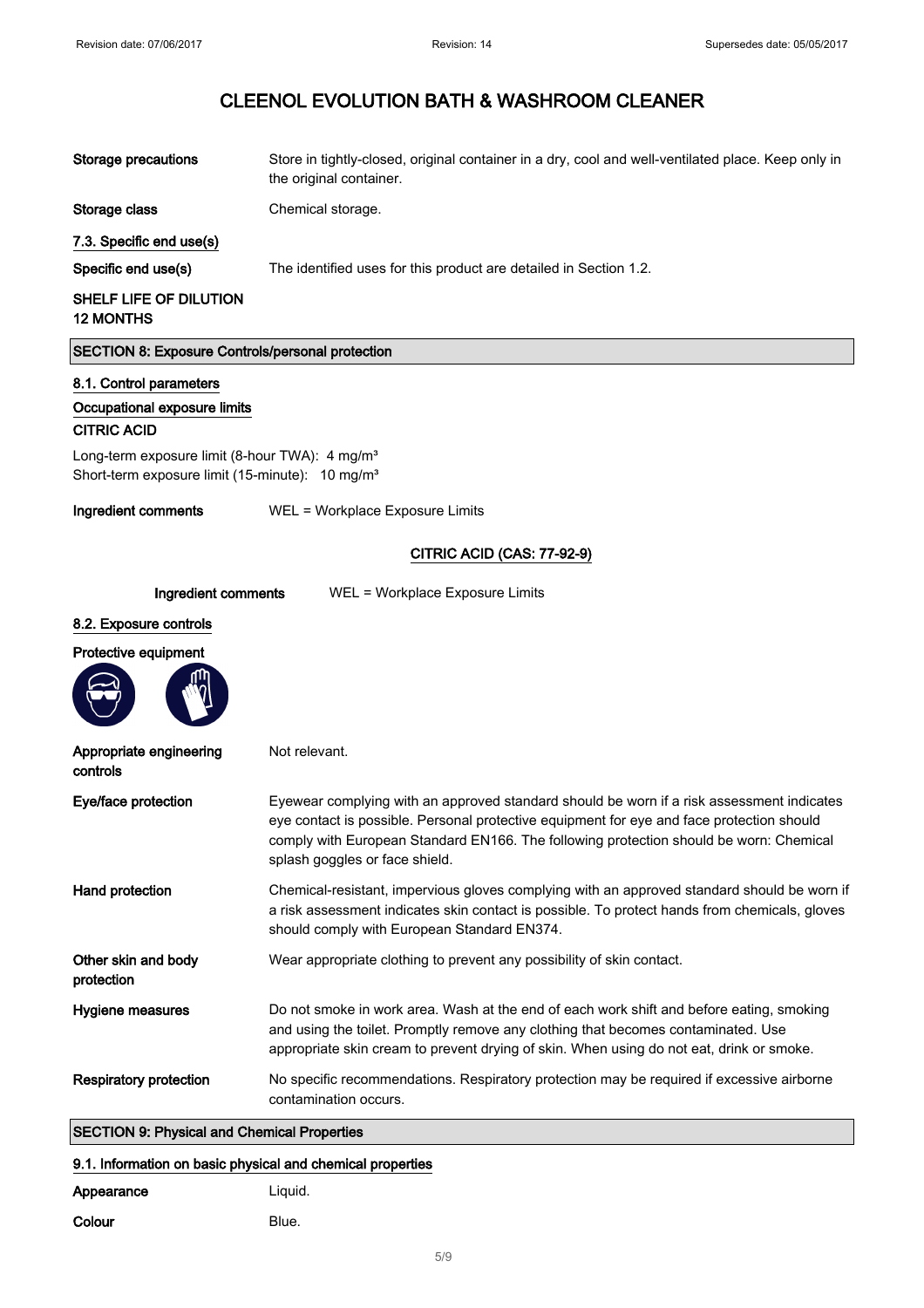| Odour                                         | Characteristic.                                                                                                                                   |
|-----------------------------------------------|---------------------------------------------------------------------------------------------------------------------------------------------------|
| pH                                            | $0 - 2$                                                                                                                                           |
| Initial boiling point and range               | 100°C @ 760 mm Hg                                                                                                                                 |
| <b>Relative density</b>                       | 1.086 @ 20°C                                                                                                                                      |
| 9.2. Other information                        |                                                                                                                                                   |
| Other information                             | None.                                                                                                                                             |
| <b>SECTION 10: Stability and reactivity</b>   |                                                                                                                                                   |
| 10.1. Reactivity                              |                                                                                                                                                   |
| Reactivity                                    | No test data specifically related to reactivity available for this product or its ingredients.                                                    |
| 10.2. Chemical stability                      |                                                                                                                                                   |
| <b>Stability</b>                              | Stable at normal ambient temperatures.                                                                                                            |
| 10.3. Possibility of hazardous reactions      |                                                                                                                                                   |
| Possibility of hazardous<br>reactions         | None known.                                                                                                                                       |
| 10.4. Conditions to avoid                     |                                                                                                                                                   |
| <b>Conditions to avoid</b>                    | Avoid excessive heat for prolonged periods of time.                                                                                               |
| 10.5. Incompatible materials                  |                                                                                                                                                   |
| <b>Materials to avoid</b>                     | None known.                                                                                                                                       |
| 10.6. Hazardous decomposition products        |                                                                                                                                                   |
| Hazardous decomposition<br>products           | Fire creates: Carbon monoxide (CO). Carbon dioxide (CO2).                                                                                         |
| <b>SECTION 11: Toxicological information</b>  |                                                                                                                                                   |
| 11.1. Information on toxicological effects    |                                                                                                                                                   |
| Acute toxicity - oral<br>ATE oral (mg/kg)     | 2,500.0                                                                                                                                           |
| Acute toxicity - dermal<br>ATE dermal (mg/kg) | 22,000.0                                                                                                                                          |
| Inhalation                                    | Gas or vapour in high concentrations may irritate the respiratory system. Symptoms following<br>overexposure may include the following: Coughing. |
| Ingestion                                     | May cause discomfort if swallowed.                                                                                                                |
| Skin contact                                  | May cause sensitisation by skin contact.                                                                                                          |
| Eye contact                                   | Risk of serious damage to eyes.                                                                                                                   |
| <b>SECTION 12: Ecological Information</b>     |                                                                                                                                                   |
| Ecotoxicity                                   | Not regarded as dangerous for the environment.                                                                                                    |
| 12.1. Toxicity                                |                                                                                                                                                   |
| <b>Toxicity</b>                               | The product is not believed to present a hazard due to its physical nature.                                                                       |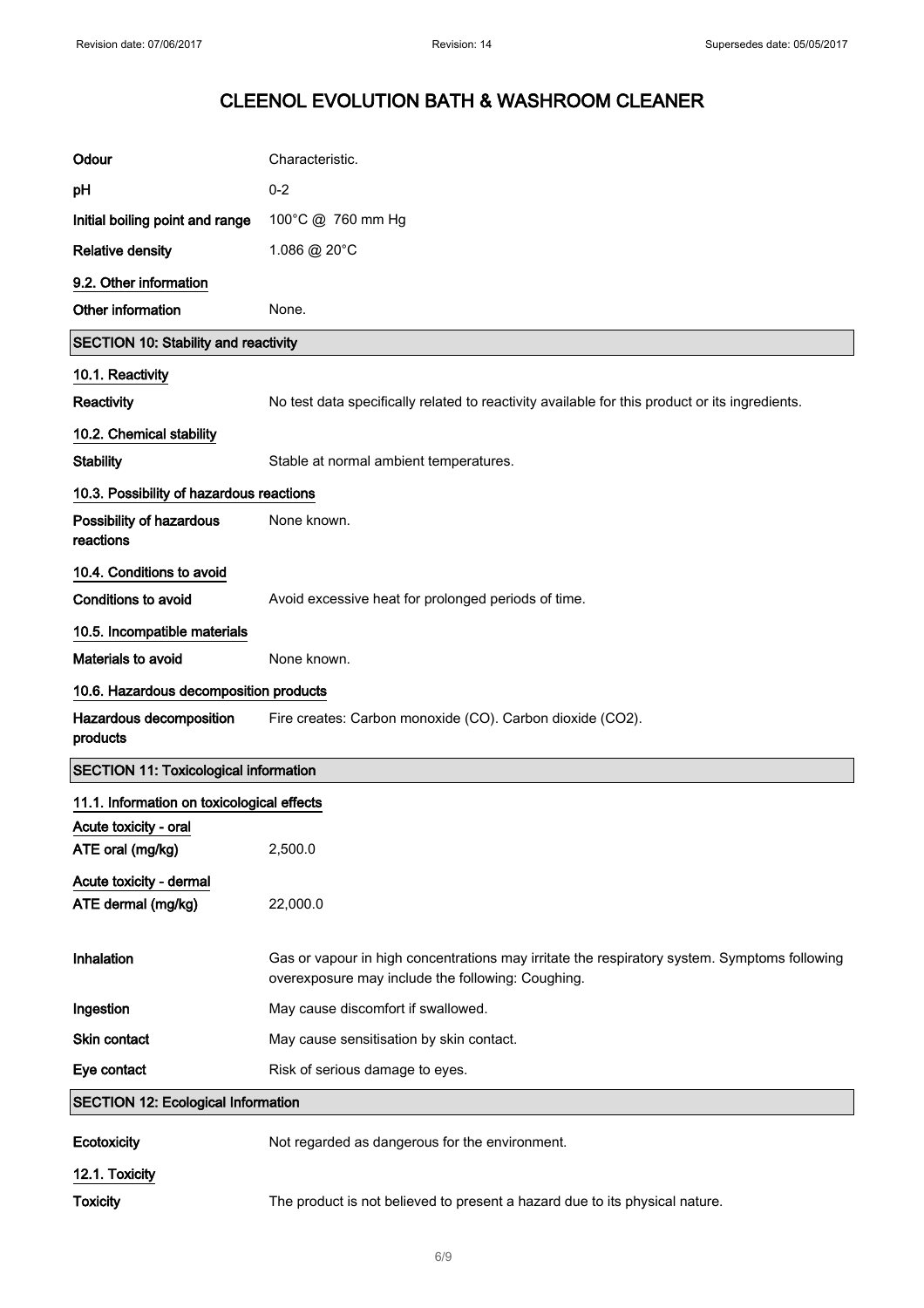| 12.2. Persistence and degradability                         |                                                                                                                                |
|-------------------------------------------------------------|--------------------------------------------------------------------------------------------------------------------------------|
| Persistence and degradability The product is biodegradable. |                                                                                                                                |
| 12.3. Bioaccumulative potential                             |                                                                                                                                |
| <b>Bioaccumulative potential</b>                            | No data available on bioaccumulation.                                                                                          |
| 12.4. Mobility in soil                                      |                                                                                                                                |
| <b>Mobility</b>                                             | The product is soluble in water.                                                                                               |
| 12.5. Results of PBT and vPvB assessment                    |                                                                                                                                |
| <b>Results of PBT and vPvB</b><br>assessment                | This product does not contain any substances classified as PBT or vPvB.                                                        |
| 12.6. Other adverse effects                                 |                                                                                                                                |
| Other adverse effects                                       | None known.                                                                                                                    |
| <b>SECTION 13: Disposal considerations</b>                  |                                                                                                                                |
| 13.1. Waste treatment methods                               |                                                                                                                                |
| <b>Disposal methods</b>                                     | Dispose of waste to licensed waste disposal site in accordance with the requirements of the<br>local Waste Disposal Authority. |
| <b>SECTION 14: Transport information</b>                    |                                                                                                                                |
| 14.1. UN number                                             |                                                                                                                                |
| UN No. (ADR/RID)                                            | 1760                                                                                                                           |
| UN No. (IMDG)                                               | 1760                                                                                                                           |
| UN No. (ICAO)                                               | 1760                                                                                                                           |
| UN No. (ADN)                                                | 1760                                                                                                                           |
| 14.2. UN proper shipping name                               |                                                                                                                                |
| Proper shipping name<br>(ADR/RID)                           | CORROSIVE LIQUID, N.O.S. CONTAINS BENZALKONIUM CHLORIDE                                                                        |
| Proper shipping name (IMDG) CORROSIVE LIQUID, N.O.S.        |                                                                                                                                |
| Proper shipping name (ICAO) CORROSIVE LIQUID, N.O.S.        |                                                                                                                                |
| Proper shipping name (ADN)                                  | CORROSIVE LIQUID, N.O.S.                                                                                                       |
| 14.3. Transport hazard class(es)                            |                                                                                                                                |
| <b>ADR/RID class</b>                                        | 8                                                                                                                              |
| <b>ADR/RID classification code</b>                          | C9                                                                                                                             |
| <b>ADR/RID label</b>                                        | 8                                                                                                                              |
| <b>IMDG class</b>                                           | 8                                                                                                                              |
| ICAO class/division                                         | 8                                                                                                                              |
| <b>ADN class</b>                                            | 8                                                                                                                              |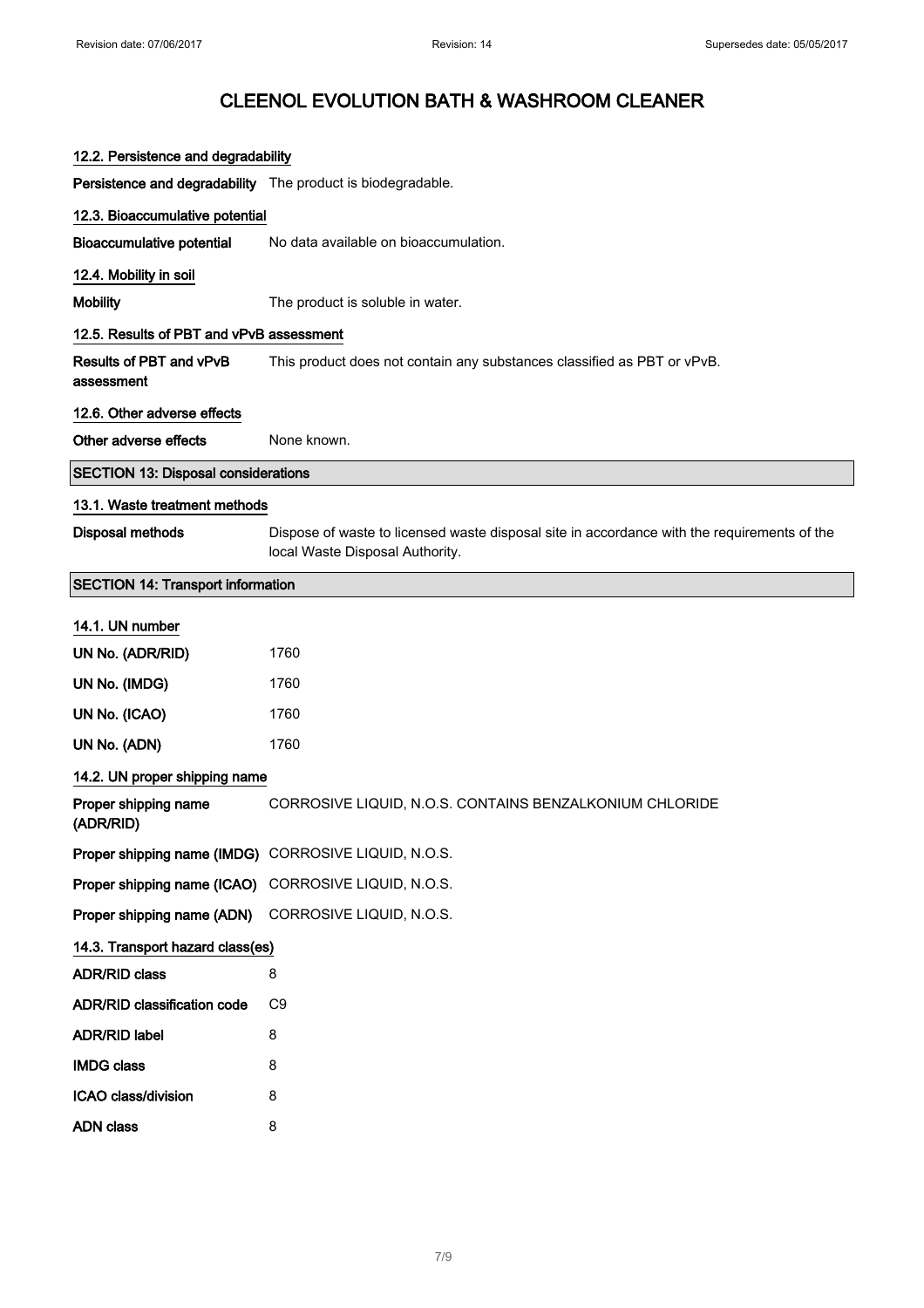#### Transport labels



| 14.4. Packing group                                                      |          |  |
|--------------------------------------------------------------------------|----------|--|
| ADR/RID packing group                                                    | Ш        |  |
| <b>IMDG packing group</b>                                                | Ш        |  |
| ADN packing group                                                        | III      |  |
| ICAO packing group                                                       | III      |  |
| 14.5. Environmental hazards                                              |          |  |
| Environmentally hazardous substance/marine pollutant<br>No.              |          |  |
| 14.6. Special precautions for user                                       |          |  |
| EmS                                                                      | F-A, S-B |  |
| ADR transport category                                                   | 3        |  |
| <b>Emergency Action Code</b>                                             | 2X       |  |
| <b>Hazard Identification Number</b><br>(ADR/RID)                         | 80       |  |
| <b>Tunnel restriction code</b>                                           | (E)      |  |
| 14.7. Transport in bulk according to Annex II of MARPOL and the IBC Code |          |  |

SECTION 15: Regulatory information

| 15.1. Safety, health and environmental regulations/legislation specific for the substance or mixture |                                                                                                                                                                                                                                                                                                                                                                                                            |  |
|------------------------------------------------------------------------------------------------------|------------------------------------------------------------------------------------------------------------------------------------------------------------------------------------------------------------------------------------------------------------------------------------------------------------------------------------------------------------------------------------------------------------|--|
| <b>National regulations</b>                                                                          | The Chemicals (Hazard Information and Packaging for Supply) Regulations 2009 (SI 2009<br>No. 716).                                                                                                                                                                                                                                                                                                         |  |
| EU legislation                                                                                       | Regulation (EC) No 1907/2006 of the European Parliament and of the Council of 18<br>December 2006 concerning the Registration, Evaluation, Authorisation and Restriction of<br>Chemicals (REACH) (as amended).<br>Regulation (EC) No 1272/2008 of the European Parliament and of the Council of 16<br>December 2008 on classification, labelling and packaging of substances and mixtures (as<br>amended). |  |
| Guidance                                                                                             | Workplace Exposure Limits EH40.<br>CHIP for everyone HSG228.<br>Safety Data Sheets for Substances and Preparations<br>Approved Classification and Labelling Guide (Sixth edition) L131.                                                                                                                                                                                                                    |  |

#### 15.2. Chemical safety assessment

A chemical safety assessment has been carried out.

| <b>SECTION 16: Other information</b> |            |
|--------------------------------------|------------|
| <b>Revision date</b>                 | 07/06/2017 |
| <b>Revision</b>                      | 14         |
| Supersedes date                      | 05/05/2017 |